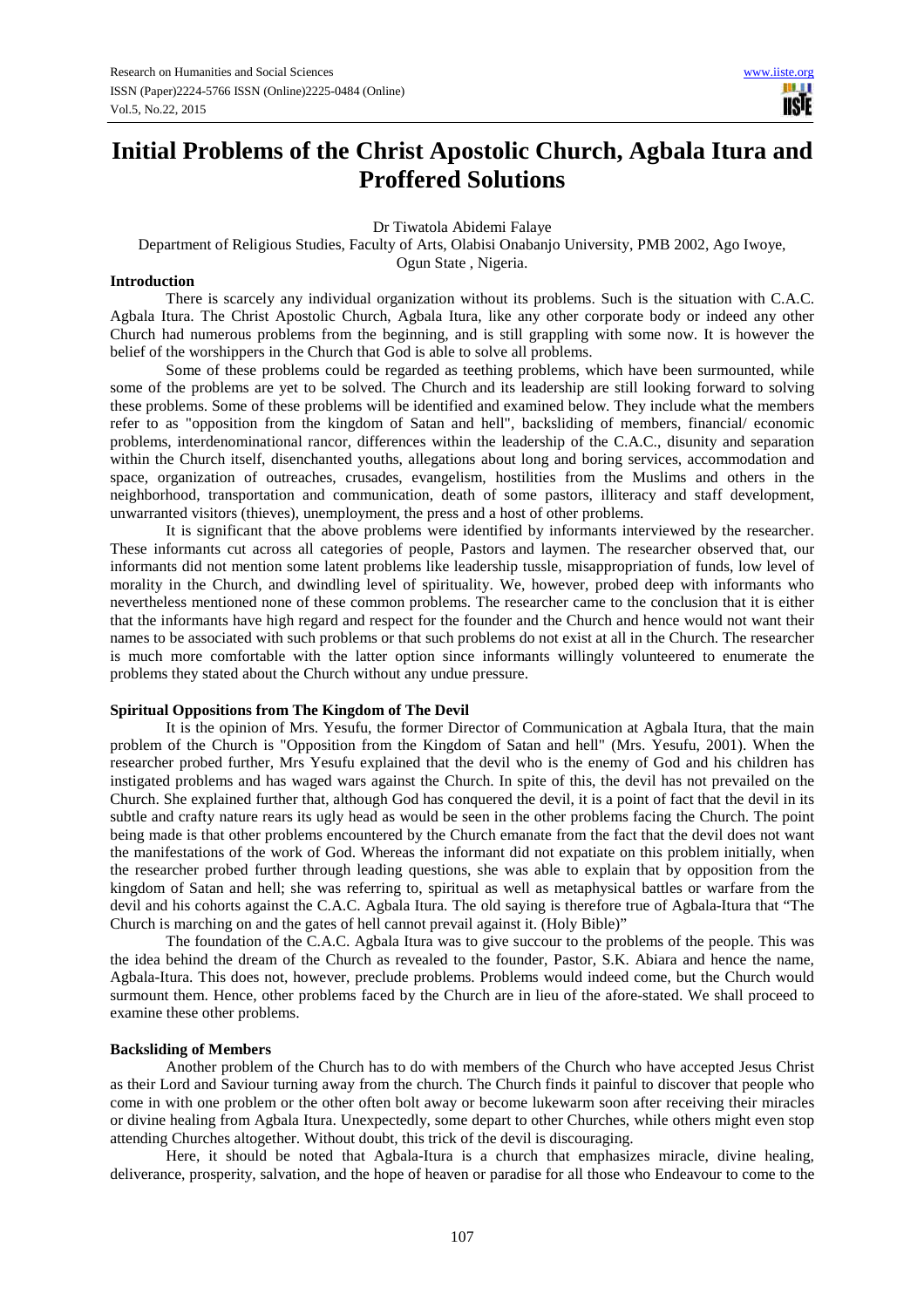Church. This is in line with the dream of the founder, Pastor Prophet Abiara, to offer succour to those who are in problems. This is in line with the scriptures (Holy Bible). It is therefore common for people with problems like sicknesses and diseases, poverty, unemployment, and a host of other problems to besiege Agbala-Itura Churches. It is also noteworthy that Agbala-Itura was founded at a time when the country (Nigeria) was going down the drain economically and hence poverty was common with the citizenry. The low class of the citizens of Nigeria was badly affected by this problem and hence the mass movement into and mass patronage of "spiritual Churches" of which Agbala-Itura is one.

The Church welcomes all categories of people without discrimination. In fact, initially, the Church was more or less interdenominational. The church also welcomes people from other religions like Islam and African Traditional Religion. Suffice it to say that many of those who have benefited from healing miracles in the Church have been "outsiders" like people from other churches, and other religions like Islam and indigenous religion. The primary emphasis was on miracles of healing, and comfort for all.

Little wonder, therefore that, some who came from outside as well as those from inside who benefit from these miracles of deliverance, often bolt away, only to go back to their former religions or churches. Needless to say, some were never converted in the first instance, but only came to enjoy the "booties of miracles!" These explanations could be given for the exodus of people from the Church after they might have received their miracles.

### **Economic and Financial Problems**

The C.A.C. Agbala-Itura is also confronted with economic as well as financial problems. The Church is faced with the problem of lack of funds to execute most of the programmes and projects, even though the Church cannot be said to be poor. However, it is saddled with much more responsibilities than its finances can actually support effectively and efficiently. For instance, the Church organizes from time to time several programmes and requires so many equipments to facilitate its evangelism, radio and television programmes as well as pay staff salaries and effect a host of other things that require huge sum of money. According to Rev. Banji Olukotun, the Church is faced with the problem of finance at the moment. He explained further that there is financial problem at the grass root, that is, with the other branches of smaller Agbala Itura Church, where poverty is dominant among the people (Revd. Banji Olukotun, 2001). A good number of the congregation cannot even give offering not to talk of tithe. Hence, it is the main Church at the headquarters in Old Ife Road and the other buoyant branches Churches in Ibadan and Lagos that finance the smaller Churches at the local level. Furthermore, it is the opinion of Olukotun that "the average member of the Congregation is relatively poor and lives below the average per capital income" (Revd. Banji Olukotun, 2001).

In the meantime, Pastor Olaiya in his contribution lamented that "some think that Agbala Itura is wealthy whereas only God sustains the Church." (Pastor D. A. Olaiya, 2001). He thus feels that the Church needs more money than she has at the moment. Still on the issue of finance, another informant, Pastor Oladejo, stressed that majority of the branches and satellite Churches of Agbala Itura rely on the headquarters for survival as regards financial assistance. Hence, the financial burden of the young and growing Churches or satellites rest heavily on the headquarters. Pastor Oladejo, however, quickly added that this situation is never for too long as the branches often stand on their own and maintain themselves once they are settled (Pastor S. B. Oladejo, 2001).

However, in a bid to find solution to these financial problems, he submitted that the founder and his assistants have donated their personal money to the Church. This has helped the Church to overcome some of its challenges. (Pastor S. B. Oladejo, 2001).

From the afore-stated, it could be adduced that the Church is faced with financial problems because majority of its members or congregation are, in the words of Pastor Akinyele Akanbi, "petty traders", although there are professors, doctors among others."(Pastor A. Akanbi, 2001) Little wonder, Pastor Sanni Gbenga said that though "the congregation is large, but most members give lower denominations of the currency." (Pastor S. Gbenga, 2001) Hence, Pastor Clement Olusola also stated that, "Not much is realised even though people think that Agbala-Itura is wealthy." He stated further that, "there are very many projects for which there is limited fund. Therefore, the Church sometimes purchases things or materials instalmentally." (Pastor C. Olusola, 2001).

The Church as it continues to grow and develops would require funds to be able to meet up with the challenges of the Church as they emerge. The congregation would need to respond to this problem urgently.

Financial and economic problems are not limited to C.A.C. Agbala-Itura, the problem cuts across many sections of the Nigerian Society including the Churches. P. Gifford backs this opinion up when he writes thus:

Nigeria is a country with rich and extensive natural endowment. However, her citizens groan under extreme poverty and a stagnant economy, which aggravate tensions leading to disillusionment. This is typified in joblessness and deteriorating infrastructures. Most Nigerian Communities are no better than slums while most families can hardly feed themselves. "Potable water, good roads, proper medical facilities, social infrastructures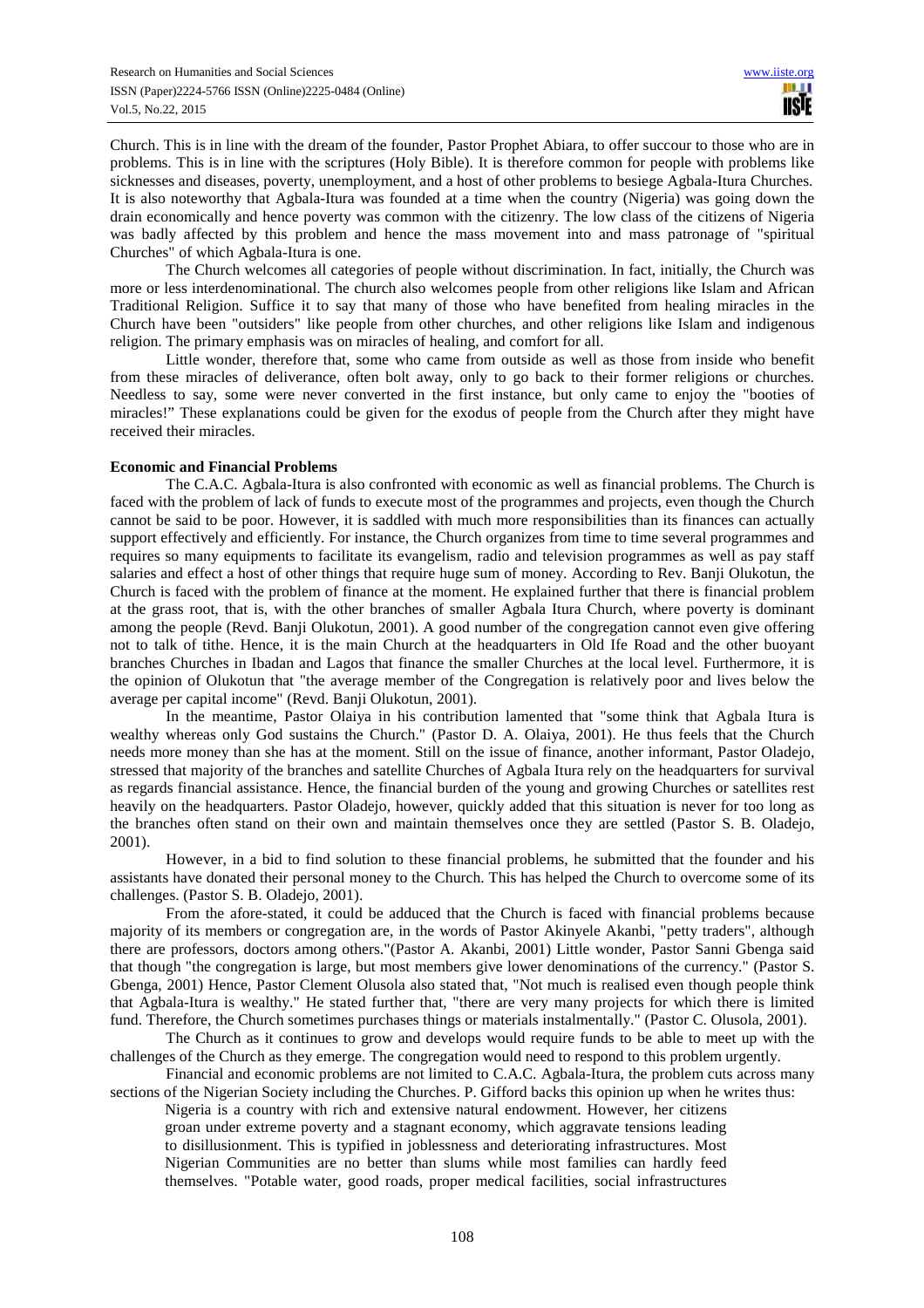and good public schools remain a perpetual mirage to the majority of Nigerians. (P. Gifford)

## D. Gaya is also of the opinion that:

Only 11 million people in Nigeria can safely be described as people living in good conditions. The remaining 118 million people can be described as poor and hopeless. (D. Gaye)

## Isiramen also supports this opinion when she writes:

The poor condition of Nigerians is easily exposed as one walks the streets of the nation. The gap between the rich and the poor is so wide that the income of a single person could equal or even surpass the millions of Nigerians put together. Adequate medical care remains alien to the people. Although science and technology would readily consider it superstitious, the belief in sicknesses that are above orthodox or traditional medicine is largely upheld. There is also the belief in the existence of "wicked spirits" or "demons" that are said to be responsible for these ailments that are beyond medical care. (Isiramen)

Gifford, Gaya and Isiramen have described the situation in Nigerian Churches, which also affected Agbala-Itura, thus constituting one of the problems of the Church. With God however, no problem is insurmountable.

## **Interdenominational Rancour**

The churches in Nigeria preach the same message from the same Bible, rivalry, jealousy, envy and sometimes hatred are often noticed among Churches of varying denominations, especially among the new generation Churches that are founded and directed by individuals. These rancor's often arise as a result of the craze and rush for members and population of each of the churches. Pastors with only a few members in their Churches may therefore be envious of those with large congregations. Sometimes, also Pastors often scramble for wealthy members to join their churches and hence do clash in that bid. Wealthy and prestigious members are also desired by Pastors in order to improve the financial status of the Churches.

The Charismatic personality of Pastor Abiara and his assistant and the prayerful nature of the church have been able to keep this problem under proper check. Pastor Abiara is also amiable, simple, spiritual and polite. He and his assistants have therefore been able to avoid this problem to a large extent with its serious implications.

#### **Differences within the Leadership of the C.A.C**

Over the years, the C.A.C. Worldwide has been faced with the problem of leadership and the C.A.C. Agbala-Itura cannot claim to be free from the squabbles within the Church. As a matter of fact, the Church falls within one of the factions regarding who leads the C.A.C. Denomination. There are differences in the leadership of the C.A.C. generally. These differences arose as a result of individual differences and the modus operandi of the Church administration and spiritual development. The leadership of the C.A.C. has not been able to manage the crises arising out of these differences effectively and it is greatly affecting the growth and development of the C.A.C. Some Church founders and leaders have been accused of insubordination to the national executive and dismissed. Hence, parallel leadership had emerged and there had been litigations and counter injunctions. As a result of this development, the Church has subjected herself to the control of the judiciary. This does not augur well for the promotion of the work of God. The C.A.C. Agbala-Itura has remained directly or indirectly a part of this development which can be attributed to the perpetration of the Kingdom of Satan and hell to see the Church of God, divided.

It is hoped that the leadership will understand this and find spiritual solution to the things of the Spirit rather than finding solutions in the physical world through the judiciary. Still on this issue of differences within the leadership of the C.A.C., Oshun admits that:

Clearly, the national leadership of C.A.C. whether in its forum or interim expression, has derailed from its main goal of soul winning to one of empire seeking and unless there is a timely curtailment of this derailment, the Church may take a turn for the worst. This has happened because the national Church has ignored its source, its faith, its vision and its fervour. It has also ignored the means of grace in ensuring the nurture, extension and survival of the Kingdom of Jesus Christ on earth.(C. O. Oshun, 1983). Oshun also recommends "Moral integrity" as a panacea to solving the existing problem of differences within the leadership of the C.A.C.

### **Disunity and Separation within the C.A.C. Agbala Itura**

Similar to the above is the issue of disunity and schism within the Church. Here, it is noteworthy that even within the rank and file of the C.A.C. Agbala Itura, there is sometimes disunity and separation. Within the assembly, there are rivalries, contentions and strives leading to disunity and separation. In the view of Mrs.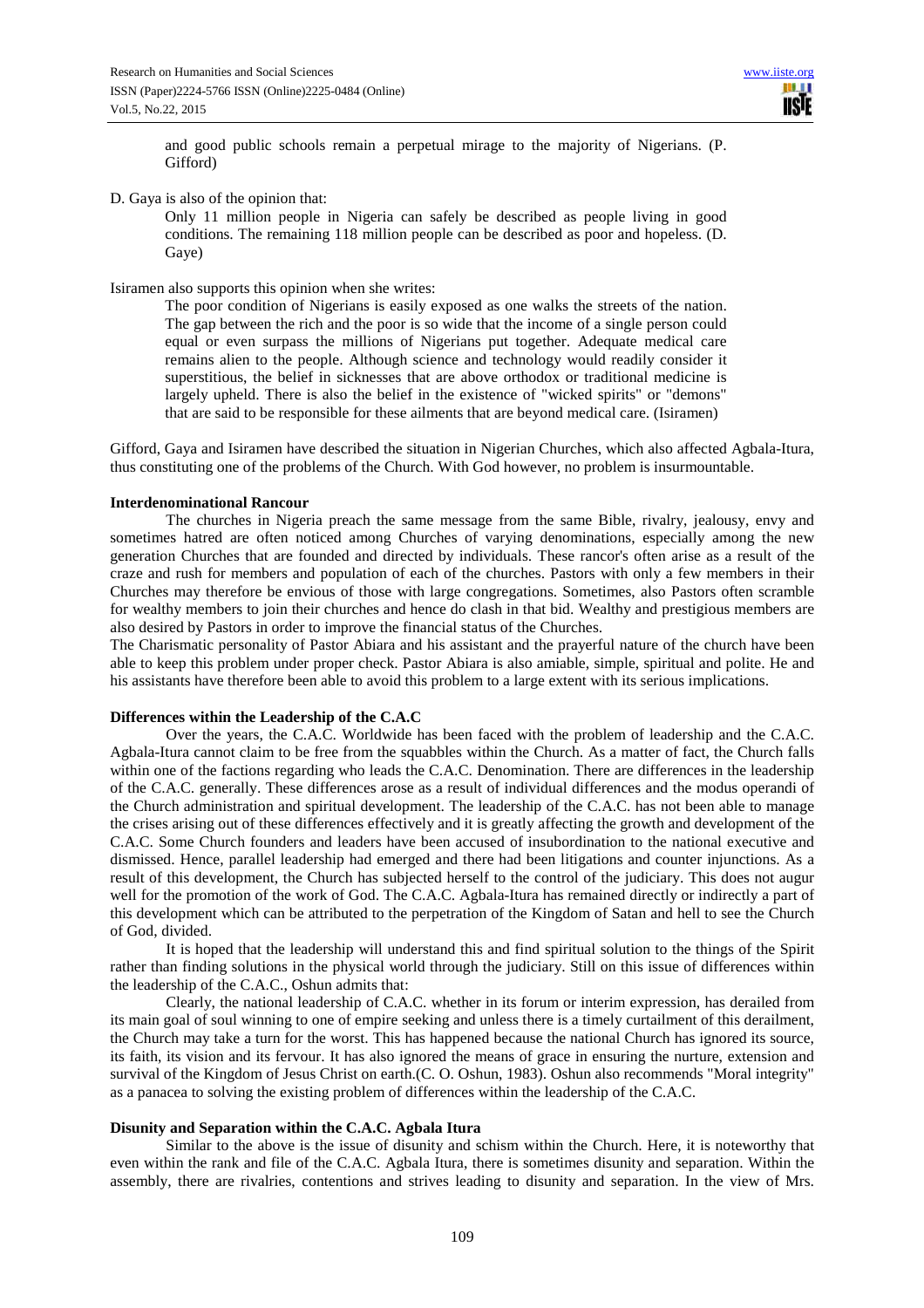Yesufu, some of these cases are caused by selfishness from people seeking positions of leadership or money. (Mrs. Yesufu) There is rivalry among such people in the Church and this is common to the leadership, whereas for the laity they easily backslide or take their exit from the congregation.

Disunity among the leaders or Pastors have resulted in some of the member of the congregation leaving the Church while some pastors leave to plant new churches. For instance, according to Pastor Olaiya, some Pastors broke away from the Church to establish their own Churches after they had been trained by the founder and the Church.(Pastor Olaiya) However, he added that some of these Pastors often come back to apologize and seek permission to be reinstated into their former positions when after their newly founded churches prove unviable. (Pastor Olaiya)

On this same issue, Pastor Oladejo also opined that many ministers employed and trained by the Church often jettison the ministry after they had been trained" (Pastor Oladejo) as noted by Pastor Olaiya. According to Pastor Oladejo too, such ministers often abandon the Church in order to establish their own." (Pastor Oladejo) However, he was also of the opinion that despite their action, the absence of such Pastors are seldom noticed in Agbala-Itura and therefore of no significance.

Pastor Sanni Gbenga also added his voice to this issue of disunity and jealousy in the Church arguing that "being a large congregation, once you are noticed to be gifted, there is envy, jealousy and grudging."(Pastor Sanni Gbenga) He commented further that people tend to forget that it is God who promotes people, they count on duration. They think it is the length of service that determines promotion. (Pastor Sanni Gbenga)

The researcher observes, however, that this problem of disunity and separation is not only common to Agbala-Itura, but to almost all churches. Quite often, both the clergy and the laity in many churches often bring in selfishness, greed, pride, and a host of other problems to the church in a bid to cater for themselves. This is sometimes due to the human nature. This is however, not implying that people are totally godless but that they are just human despite their commitment to God.

## **Disenchanted Youths and Long Service**

It was the opinion of Mrs. Yesufu that the youths of the Church are getting disenchanted as they sometimes find it cumbersome and boring to sit for hours listening to the elders in the Church. (Mrs Yesufu) It is significant that in these days of Pentecostalism the youths are known to be energetic and very active, restless and full of youthful exuberance. However, the interests of the youths can hardly be sustained once the programmes become dull or uneducative to them. Given the fact that the C.A.C. Agbala Itura happened to be a place that people bring one kind of problem or the other to, and seeking for solution to them, the seemingly unending prayers disenchant the youths.

Indeed, they become disenchanted and are often mobilized to leave once the programmes do not carry them along any more. Lending credence to the boring nature of the Church Service, Pastor Clement Olusola has this to say,

Sometimes, people do complain about the long service especially during the festivals. Without doubt, the Church must find solution to this problem, knowing fully well that the basis of the society is the youth. At the moment, the youths are the bedrocks of the numerous emerging Pentecostal Churches flourishing.

 In most churches, the youths participate actively in the Churches as members of the choir, guild of ushers and a number of church activities. Most times, the youths like to sing actively, beat the drum set, play the organ or the piano, dance vigorously and shout as a sign of joy and contentment. All these are characteristics of the youths and they must be accommodated by the adults if the youths would be retained. The youths must also be kept busy with vibrant activities that will interest them. The youths are also interested in importing western ideas like the modern way of dressing and dancing to the Church. In all these, they must be accommodated by the adults if they are to retain their membership.

## **Space and Accommodation**

It is the view of virtually all my informants that a major problem facing the Church is that of accommodation and land, especially now that the Church is expanding. According to Mrs. Yesufu, "quite often, the Church suffers the problems of space with respect to land and housing" (Mrs Yesufu). Many times, the Church is faced with the problem of accommodation, in her effort to expand. Mrs. Yesufu stated further that in an attempt for the Church to expand, the Church scouts around for plots of land or even buildings to be purchased. (Mrs Yesufu)

The land and buildings, however, turned to be very scarce. Sometimes in an attempt by the Church to solve the problems of land, buildings and accommodation, the church has been dragged into some embarrassing situations. One of such examples happened when the church purchased a landed property in Lagos and built an edifice in Ikeja. However, it turned out to be a sad story as the vendor of the land was not only fake, but also dishonest and fraudulent. The Church was given fake documents. Hence, the Church was taken to the court and judgment was given against the church by the presiding judge. The end result was that the Church property in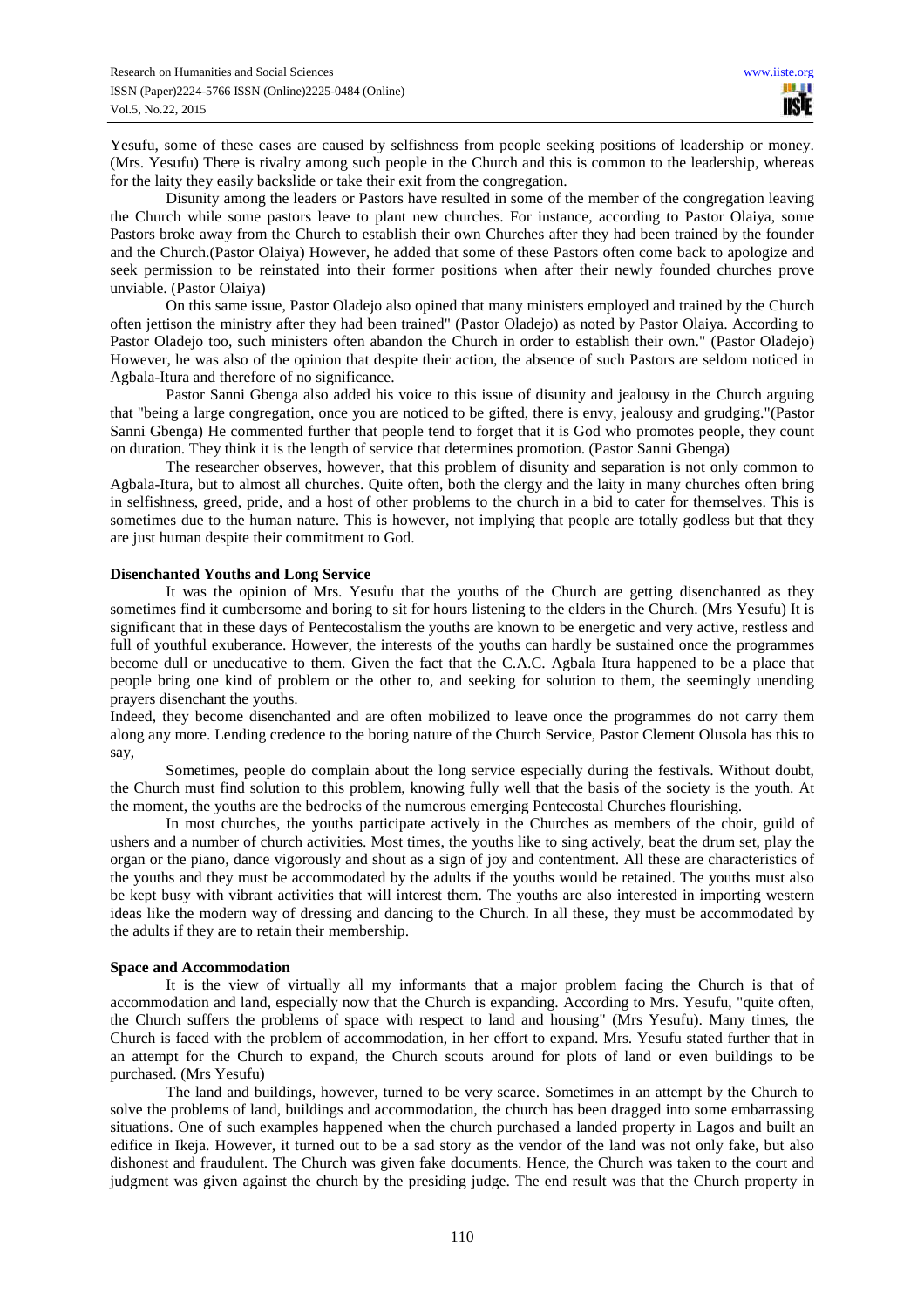Lagos was looted, the building demolished while the land was returned to the owner (Mrs Yesufu). According to Pastor Oladejo, "this single event served as a great setback, discouragement and frustration to the Church at the time" (Pastor Oladejo).

It is also the opinion of Deaconess Dorcas Abiara that "the problems of space regarding accommodation for the overbearing population of the Church is obvious" (Deaconess Dorcas Abiara). The Church is so faced with the problem of space and accommodation to the extent that crusade and revival grounds have been converted to Churches in order to accommodate the rising population (Pastor Akinyele Akanbi). Even more importantly, in a newly founded branch of the C.A.C. Agbala-Itura planted in the Agugu area, where so many people responded to the Gospel, and were willing to join, it became difficult for the Church to get accommodation and space to keep the congregation(Pastor Akinyele Akanbi).

In the same vein, Evangelist Michael O. Joseph, reiterated that there was a time when one of the branches of Agbala-Itura in Osogbo was using the building and compound of Fakunle Comprehensive High School, but the Principal of the school was a Muslim. With time, the Muslims applied to use the same venue. Consequently, the Church was given one week's notice to quit the place. The Church therefore had to move to Fakunle Hall, Osogbo as an alternative. Unfortunately, however, another quit notice was issued to the Church to vacate the premises of Fakunle Hall. The Church had to vacate there and relocate to Igbona area of Osogbo. Here again, the last quit notice was given to the Church. From there, the Church moved to her present location in Osogbo (Evang. M. D. Joseph).

All the above confirm the problems of space and accommodation that the Church has been grappling with for a long time as revealed in the course of this research. The problem of accommodation, land and space is, however, not limited to Agbala-Itura, but cuts across other churches, schools and business concerns. This problem is more acute in major cities in Nigeria noted for fast development. People tend to migrate from the rural areas en-mass to cities and developed areas thereby constituting overcrowding there while the villages are massively deserted.

## **Organization of Outreaches, Crusades and Evangelism**

The Church has constraints in engaging in evangelism, organizing outreaches, and crusades, as well as how to administer and manage these programmes of the Church. Evidently, the constraints are the consequences of lack of adequate funding. Funds are needed to facilitate these primary programmes of the Church. If enough funds are not made available, it would be difficult for the Church to make headway in this direction. Lack of funds therefore is responsible for the inability of the Church to be able to manage effectively and efficiently programmes of evangelism through which souls could be won into the Church and consequently the kingdom of God.

#### **Muslim and Neighbourhood Hostilities**

Another major problem, which my informants generally identified, had to do with the fact that the site of the C.A.C. Agbala-Itura, at Old Ife Road is within the premises where majority of the people residing in the vicinity are Muslims. It was the opinion of many of my informants that the Muslims and landlords in the area are hostile to the Church. Instances of hostility will hereby be cited below. Deaconess Abiara classified this problem as chronic (Deaconess Abiara).

 She recalled that their neighbours look up for the minutest excuse to confront the founder of the Church and other leaders on the fact of disturbance and inconvenience to the environment by the Church. These inconveniences they claim range from disturbance during Church Services to the misuse of parking space of the member's vehicles to the fact that the Church members are passing through the front of their houses on the way to and from the Church. All these they consider as inconveniences.

 However, they make these complaints aggressively by shouting and making a lot of noise in order to provoke the worshippers. However, these misunderstandings have not degerated generated into quarrels between the Muslim residents and the Church because the leadership of the Church had always handled the matter with care by apologizing each time they complained.

Pastor S.B. Oladejo, and Lady Evangelist Rachael Allen also highlighted the problem posed by the Muslim Community. It is the belief of Oladejo that the Muslims are antagonistic, (Pastor S. B. Oladejo) while Evangelist Rachael Allen referred to them as "aggressive neighbours" (Lady Evang. Rachael Allen)

Alokan, while writing about the history of the C.A.C. generally listed the aggression of the Muslims as one of the problems that confronted the C.A.C. generally in the early years of the church. It is the view of Alokan that: Moslem leaders were also opposed to the revival movements, which came to rob them of

the majority of their followers. The opposition from this group of believers was strongest in big centres such as Ibadan, Ogbomoso, Oyo, Ilorin, Offa, Ikare. These were towns where the people were predominantly Muslim (A. Alokan, 1991).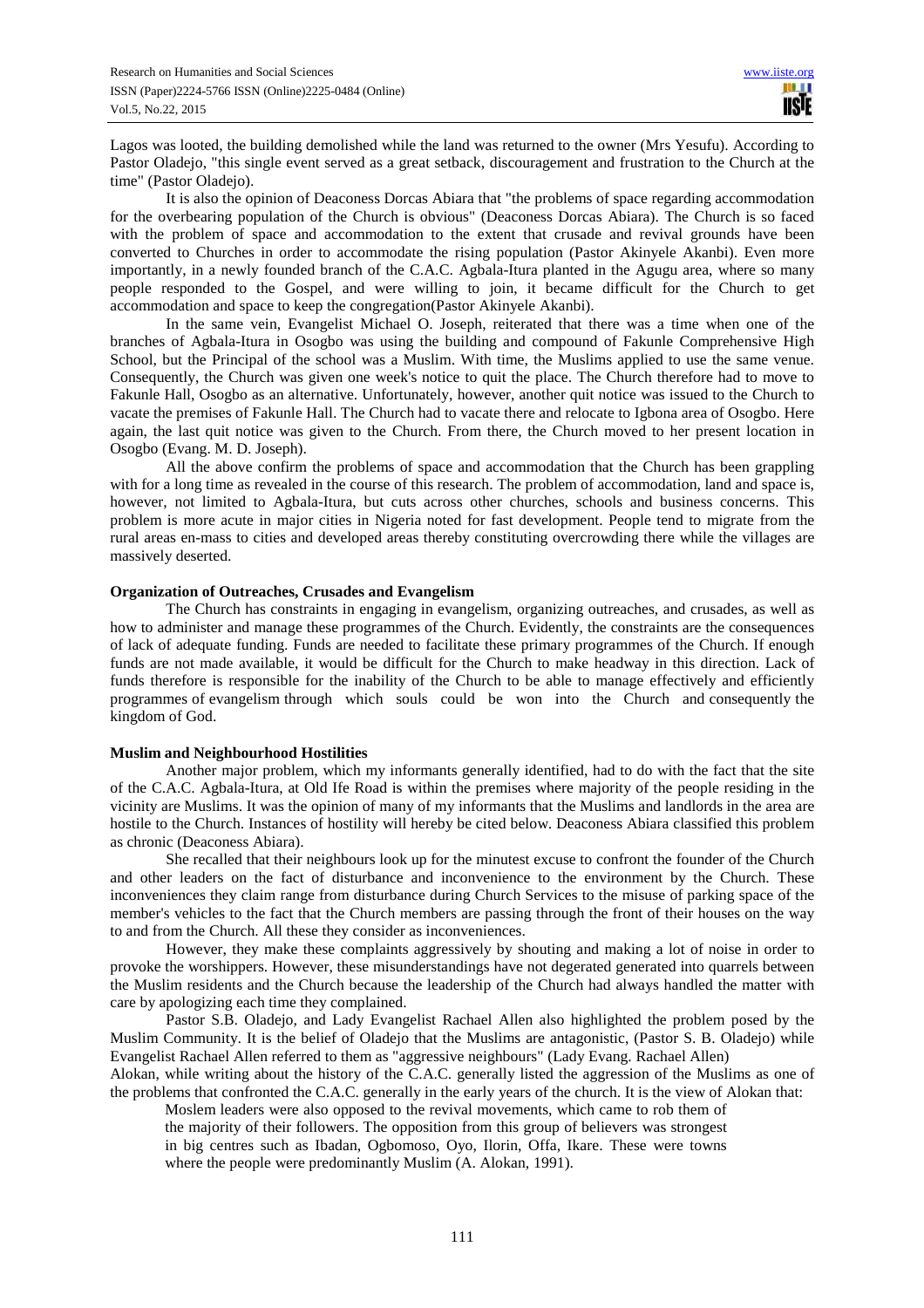But apart from the Muslim group, the people in the neighbourhood of the church are generally hostile. These neighbours often rise against the church complaining that the church is too noisy (Pastor D. Olaiya). Indeed, according to Deaconess Abiara, some landlords around the church were very angry at the time the church acquired the plot of the church, which was, then a thick forest (Deaconess Abiara). But as the church began to grow and develop, the people started complaining that there was too much noise around the Agbala Itura, area. On each occasion of complaint, the founder had to appeal to them.

 It is also worthy of mention that very many people are jealous of the founder of the C.A.C Agbala Itura as well as the progress he is making. Hence, the church has many enemies outside arising out of complaints from all and sundry. It is not surprising therefore that apart from the Muslims, some churches around the location and vicinity of the church are also jealous of the church (Pastor Olaiya).

The opinion of Olaiya is corroborated by Alokan who also listed the older churches as one of the problems of the C.A.C. in the early years. According to Alokan:

The greatest opposition to the revival movement came from the older churches that were for a number of reasons intolerant of the movement (C.A.C.). Prominent among them were the Anglican and the Methodist Churches, especially the former (A. Alokan, 1991).

### **Transport and Communication**

There was also the problem posed by transportation and communication facilities. In view of the problem of funds, the church thus has the problem of communication system as some churches do not have gadgetry with which to preach the gospel. Assistance only come to such churches or branches from the headquarters. In the same manner, transportation has been a problem. The church has the problem of lack of vehicles to transport the over-whelming population of people to and from the revival or crusade ground. This is so, according to Pastor Akinyele Akanbi, because there are usually not enough vehicles to transport the congregation (Pastor A. Akanbi).

## **Death of Pastors**

Death has no doubt dealt a serious blow to the church. Two of my informants noted this and lamented on it, especially in view of the fact that some pastors or members of the church were involved. According to Mrs. Yesufu, "death of pastors and members of the church occur now and then usually through motor accidents" (Mrs. Yesufu). It is also in the same vein that Pastor Clement Olusola cited the incident of 1991 when an accident claimed the lives of some ministers of the church, while many of them were severely injured (Pastor C. Olusola). According to him, that singular occurrence weighed down the church for a long time thereafter (Pastor C. Olusola). These cases of death are no doubt a source of concern. For, even in the course of this research, Pastor Folahan who is looked up to as the man to take over the leadership of the church suddenly died after a brief illness in what so far seems a mystery.

A development of this kind no doubt lowers the morale of both members and Pastors of the church, even though we know that things may not always be smooth at all times as Pastor Olusola noted (Pastor C. Olusola). We only hope that the death of Pastors and members will come to an end but the church must pray seriously against this and commit the lives of all to God Almighty who alone can preserve lives.

#### **Illiteracy and Staff Development**

A great challenge of the church is that majority of its members are either illiterate or with low educational background, who come with one problem of the other to the church and are seeking divine healing and salvation. Whereas it is highly commendable of the founder. Pastor Abiara who through self efforts and adult education has transformed himself from the low level of education to a fairly literate and educated person, it is advisable that his pastors and other members of the congregation should follow suit. This is so because quite a lot of the ministers and workers of the church are also not educated. In the words of Revd. Banji Olukotun, "the average level of education in the church is still very low and this is in respect of both members and the pastors" (Revd. B. Olukotun). Hence, the church needs to plan ahead in the area of getting the Pastors particularly educated and encouraging the congregation in this age of Western Education. The church therefore has a lot to do in the area of education and staff development. The church should be able to grant her staff the opportunity to be trained and develop the church in spite of financial constraints. In the modern age to be able to catch up with the rest, the leadership of the church must be educated as it is the case with the emergent Pentecostal Churches

#### **Unwanted Visitors**

.

Yet again, the church is faced with the problem of visitors with negative missions. Such visitors include thieves, armed robbers, and kidnappers. These visitors, according to Pastor Oladejo, often put the church in difficult situations by their acts (Pastor Oladejo). Some of them in the bid to perpetrate their acts often come to the church as worshippers, while having their eyes on other things. However, they are often arrested by the security outfit of the church and are taken to the police station. There are times also, when they are arrested by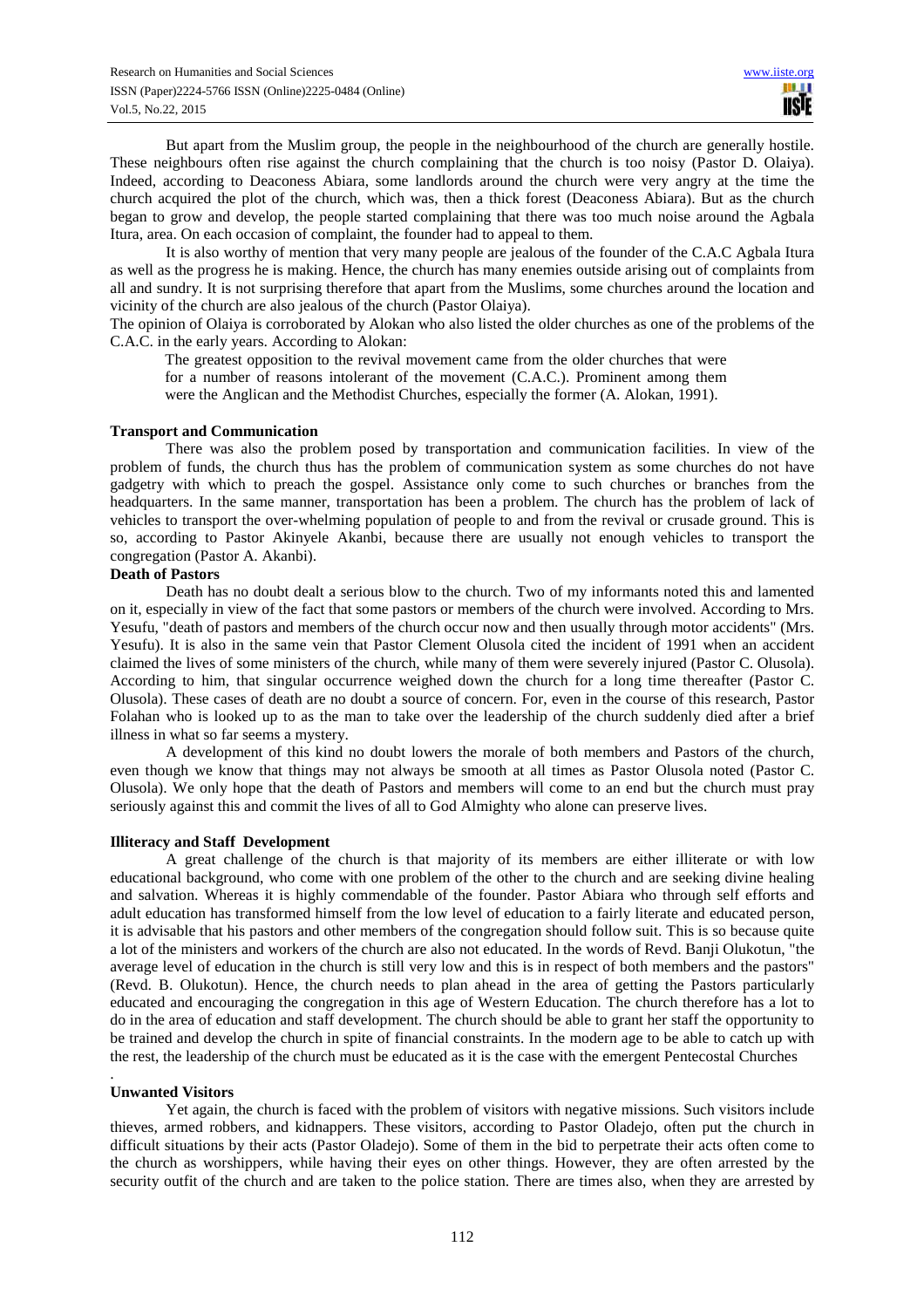the spirit of God. When this happens, they come forward to confess their sins and they are prayed for rather than being castigated for their actions. Indeed, such people often become genuine members of the church after conversion.

### **Unemployment**

There is also no doubt that joblessness and unemployment is a major problem and challenge that the church is faced with. Apart from the fact that jobless people are many in the church and even in the society generally, so do people who can be regarded as destitute flock the church for one kind of assistance or the other (Pastor Oladejo). The church, however, does that entire she could to assist and provide for them until they can get jobs.

## **The Press**

It is also the opinion of people in Agbala Itura that the press constitutes a sort of problem to the church. According to Pastor Oladejo, "these people (pressmen) often come here to ask satanic questions that can cause a lot of problems". By satanic questions Pastor Oladejo meant questions that can implicate the church or get the church into trouble with the state or political authorities. Such questions include, "Do you support or agree with the present government's policy on one matter or the other?" These are often asked from the Pastor/Founder and other Pastors by the pressmen. Because of the sensitive nature of some questions asked Pastor Abiara and most of his associates always respond in a way that would not incur the wrath of the powers.

From the above, it would be seen that the Christ Apostolic Church, Agbala Itura is faced with quite a number of problems and challenges as highlighted. Little wonder therefore that the church in spite of its quite fairly long years of existence since 1977 has not been able to grow beyond what it is, especially when placed against the astronomical growth of the new emergent Pentecostal Churches, in the city of Ibadan. The question therefore arises, what effort is being made by the church and its leadership to solve all these problems.

In an attempt to answer this question, the church and its leadership should begin to look inward. First, efforts should be made to encourage the large congregation to give bountifully to the work of God. However, the more concerned are the wealthy and educated who should give much to support the work of the Lord. It should be noted that no one gives to the Lord and lacks. However, for the poor to be able to contribute and lift up the church financially, efforts must be made to get them employed. In this way, the problem of the poor and destitute in the church will be solved.

Concerning the church and the problem of the youths, the church should re-organize the liturgy and at the same time carry the youths, the leaders of tomorrow, along. The youths should be given the opportunity of preaching as a way of training for their tomorrow. The church should therefore endeavour to keep abreast with time by trying to also focus attention on what goes on in the other churches. It is also significant to note that given the spate of death in the Church, especially with respect to Pastors, the most recent of which was that of Pastor Folahan, the effort at praying against satanic devices should become more rigorous and untiring. It is only with prayers and fasting that such problems can come to an end. This is not unconnected with the fact that the devil does not want the work of God to succeed. It is also with prayers that the church will be able to solve the problem of disunity, separation and backsliders who do return after sometime. It is hereby stated that there should be a re-awakening to what the situation was between 1963 and 1977 when the C.A.C Agbala Itura, was put in place. If the effort at fasting and prayers as well as evangelism and outreaches can be carried out with diligence, the church would no doubt move from strength to strength. In the same manner, prayer will be the solution to the problem of external persecutors.

## **Bibliography**

The 13th Point of the article of faith of the C.A./C. in the Second Chapter of this work., it says "Faith in God, the Jehovah Jireh to supply all financial needs ...."

Mrs Yesufu, 52 years old, was interviewed on the 20th of July, 2001. At the time of interview, she was the Director of Communication in the C.A.C. Agbala Itura. She has since retired shortly after she was hospitalized briefly for an undisclosed ailment.

Revd Banji Olukotun was interviewed on 12/09/2001. He was 53 years old and was one of the foundation members of the Church who joined in 1978. He holds a Bachelor's degree in Economics and a Masters degree in Business Administration.

Pastor David Abiodun Olaiya, interviewed on 31/10/2001, 53 years old. He is the current District Superintendent, C.A.C. Agbala-Itura and a very important dignitary in the Church. In fact, the third in rank in the order of hierarchy. Indeed, he has about 32 Churches under him.